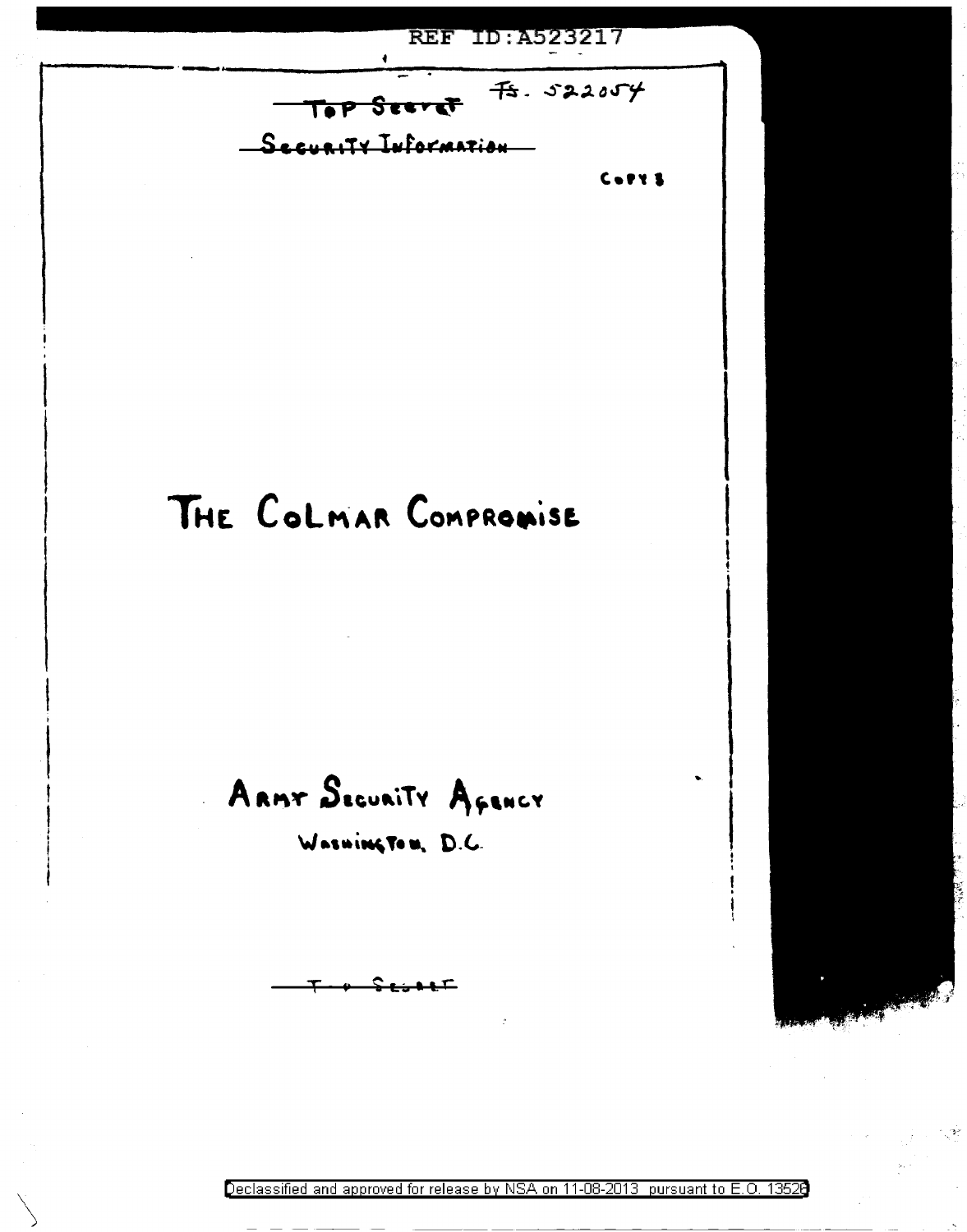$\mathbb{E}[\mathbb{E}[\mathbb{G}^{\mu}]-[\mathbb{F}][\mathbb{F}]\cong \mathbb{E}[\mathbb{E}[\mathbb{G}^{\mu}]\otimes \mathbb{F}[\mathbb{G}^{\mu}]]]/\ell$ 

**TS** 522054 - 11

 $-7.352$ 

 $H^{\prime}$ 

 $-10.336$ <del>XIXFORMATIO</del>

**ARMY SECURITY AGENCY** WASHINGTON 25, D. C.

GAS22 314.7

SUBJECT: Historical Study.

TC:

Director Armed Forces Security Agency The Pentagon Washington 25, D. C.<br>ATTN: AFSA-14

Attached study prepared in the Historical Section, G2, Army Security Agency and entitled The Colmar Compromise is forwarded for reference and file.

FOR THE CHIEF, ARMY SECURITY AGENCY

plant Heston

 $\mathcal{F}^{\bullet}$  , and  $\mathcal{F}^{\bullet}_1$  ,  $\mathbf{N}$  , and

1 Incl.  $Cy \#3$  of the Colmar Compromise.

 $1.76 \times 10$ **STASS ARK**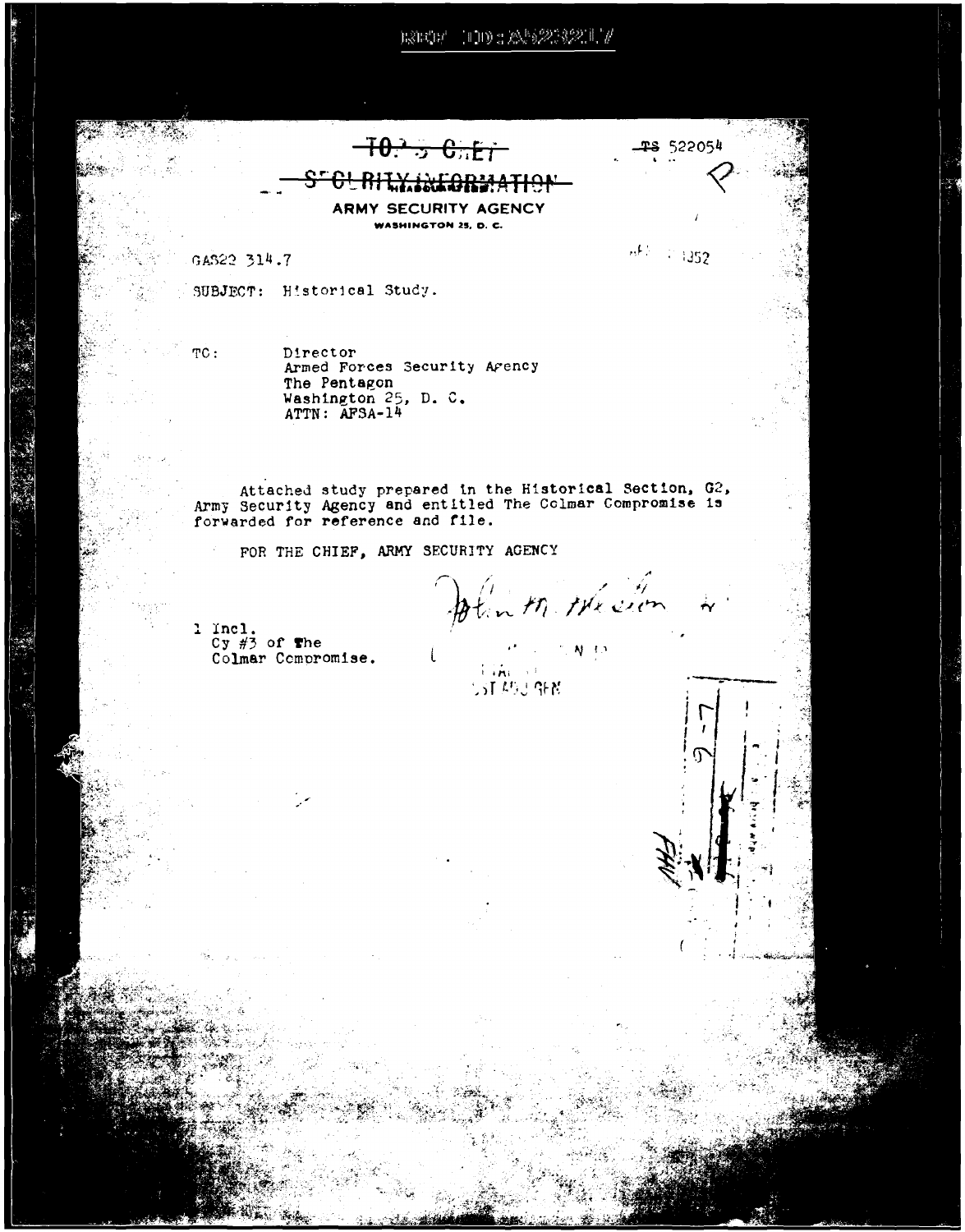$1.314317 \pm 1.019 \pm 2.23232223221 \pm 0.000222123221 \pm 0.00022123221 \pm 0.00022123221 \pm 0.00022123221 \pm 0.00022123221 \pm 0.00022123221 \pm 0.00022123221 \pm 0.00022123221 \pm 0.00022123221 \pm 0.0002123221 \pm 0.0002123221 \pm 0.00021232$ 

**10P & C ET** SEGURHY INFORMATION

GAS22 314.7

SUBJECT: H'storical Study.

 $70:$ 

Director Armed Forces Security Agency The Pentagon Washington 25, D. C.<br>ATTN: APSA-14

Attached study prepared in the Historical Section, 02<br>Army Security Agency and entitled The Colmar Compromise is<br>forwarded for reference and file.

FOR THE CHIEF, ARMY SECURITY AGENCY

<del>TAP STRI</del>RI

 $\frac{1}{\sqrt{5}}$  and  $\frac{1}{\sqrt{5}}$  of the Colmar Compromise.

 $JCH$  (M WE T  $\mathcal{D}(\mathcal{G})$  $C(PTA)$ <sup> $\top$ </sup> $G$ <sub> $\top$ </sub> ASST ADU GLN

المتفقة

<del>-28-</del>522054

 $AP = 3.952$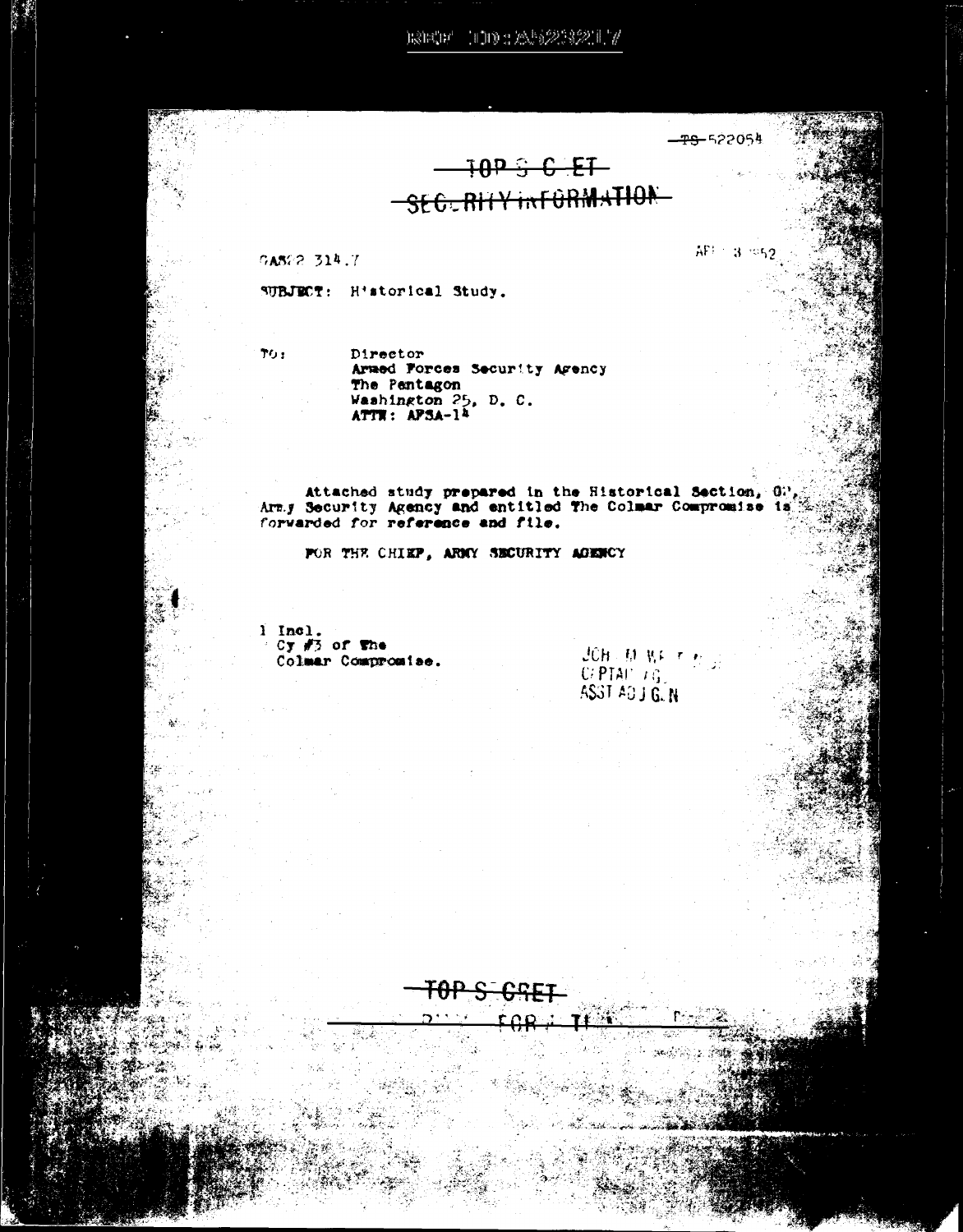${\rm BMO}(\mathbb{R}^n) \cap {\rm D}(\mathbb{R}^n) \otimes {\rm BMO}(\mathbb{R}^n) \otimes {\rm D}(\mathbb{R}^n) \otimes {\rm D}(\mathbb{R}^n)$ 

This Document contains the Pollowing TOP SECRET Pares. Text material  $-$  47 pages Chronological Summary - 2 pages Tab 2  $\rightarrow$  7 pares Tab  $3 - 5$  pages  $\mathbf{V}$  $\overline{\mathcal{E}}$  $\epsilon \gamma$ £,  $\omega$  and  $\omega$ 

À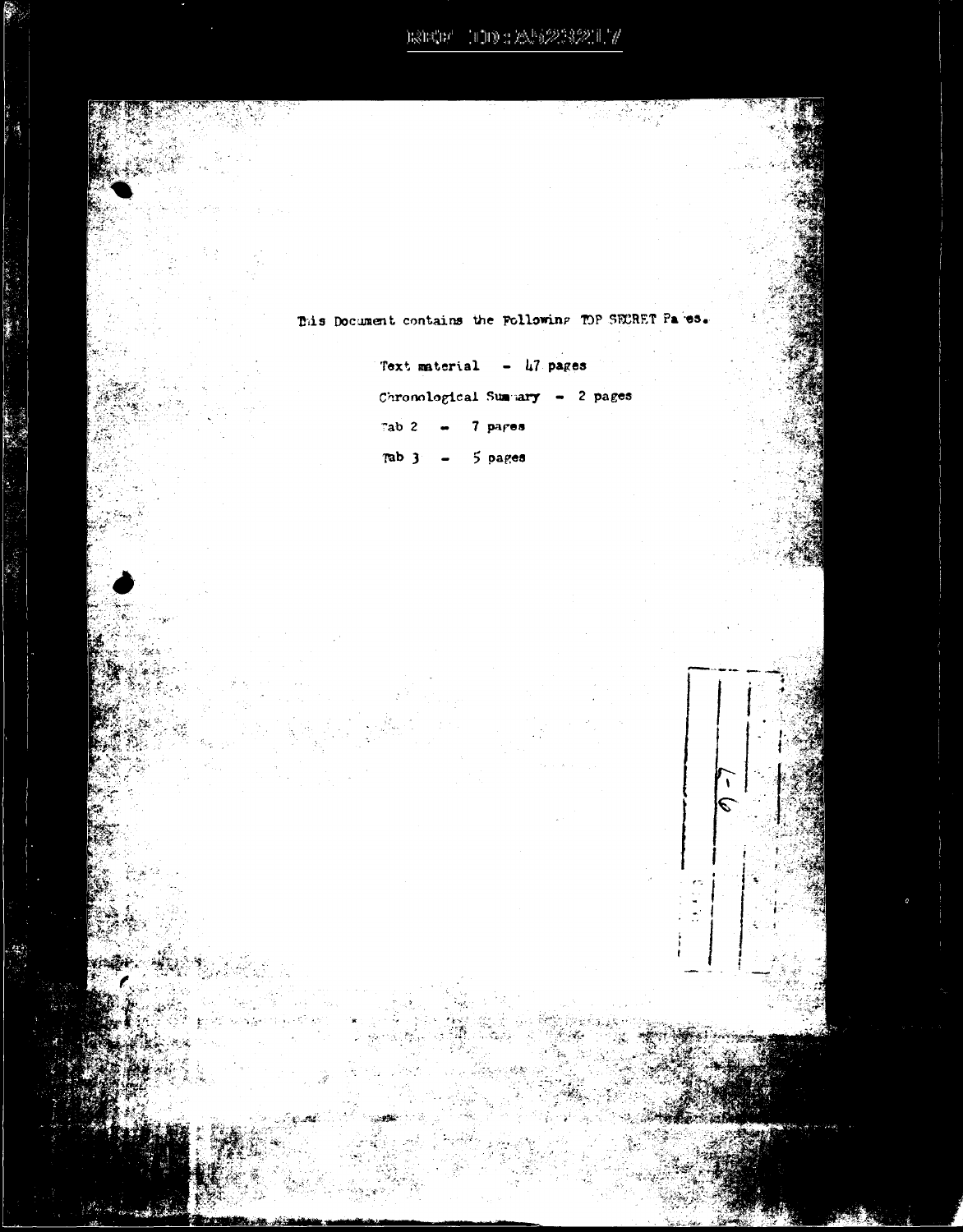ARMY SECURITY AGENCY WASHINGTON, D.C.

THE COLMAR COMPROMISE

Prepared under the Direction of the Chief, ARMI SECURITI AGENCI April 1952

 $0.5 - 22$ 

 $\chi_{\rm{eff}}$  :

縅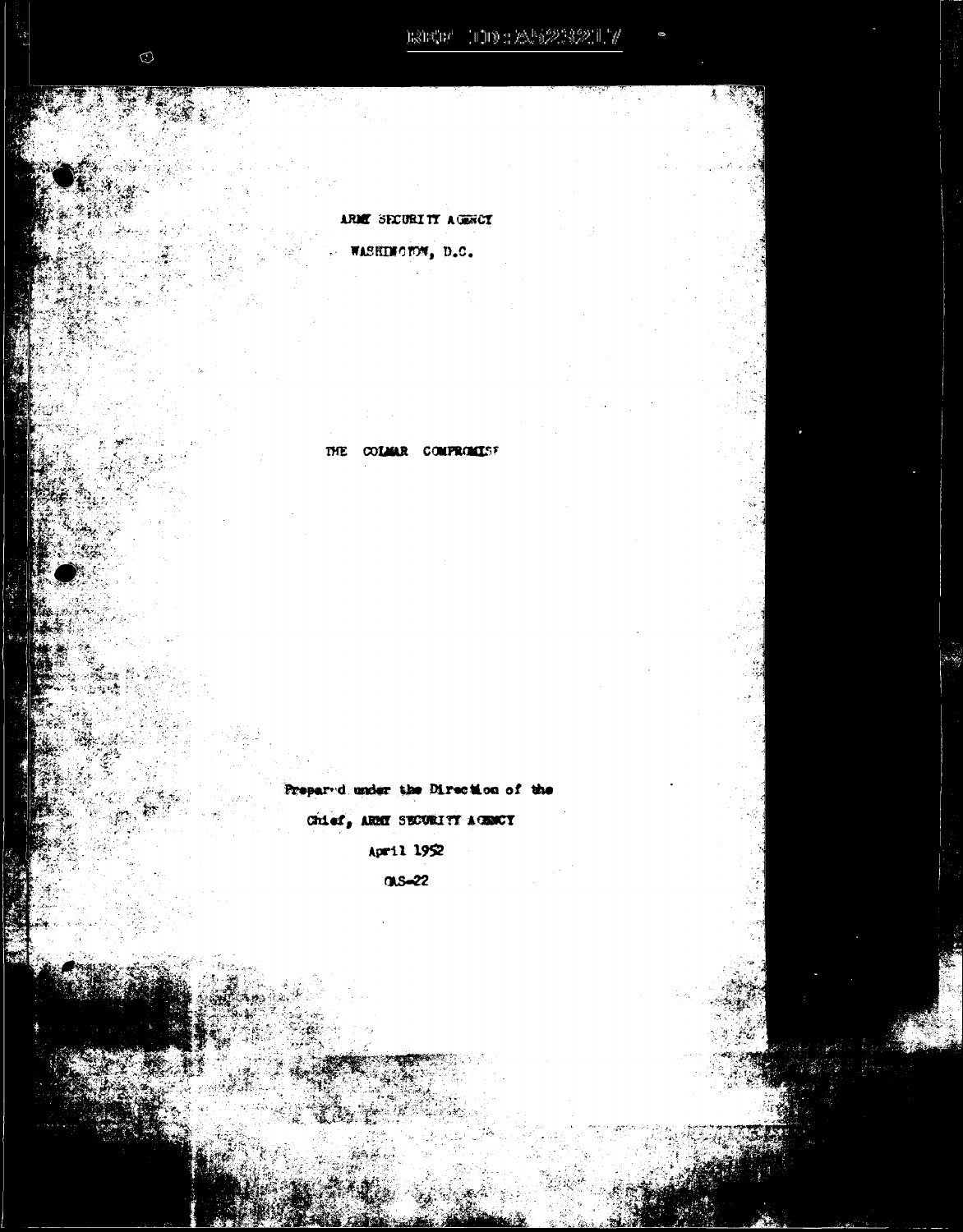<del>VATICN</del>

## HIS URICAL NO IE

This historical study, danling with the Colmar Comprosise in France in 1914, outlines the emergency measures which must be taken when the compromise of major systems occurs, and indicates the enormous amount of work involved in replacing these systems. Further, it reveals the large numbers of personnel involved in such a compromise from enlisted sen to theater commenders, and emphasises the grave situations in which all concerned find themselves. Hence, it provides important orientation for personnel in communication security duties. The incident itself was insignificant because the e was no actual compromise.

the study was written to be Chapter XVI in the manuscript history. of Converter M-13b-C (ASAM-1, or SIGARM), a technical survey. Recense of dissimilarity and special interest, the compromise study is given separate distribution.

энл

15 April 1952

 $522054$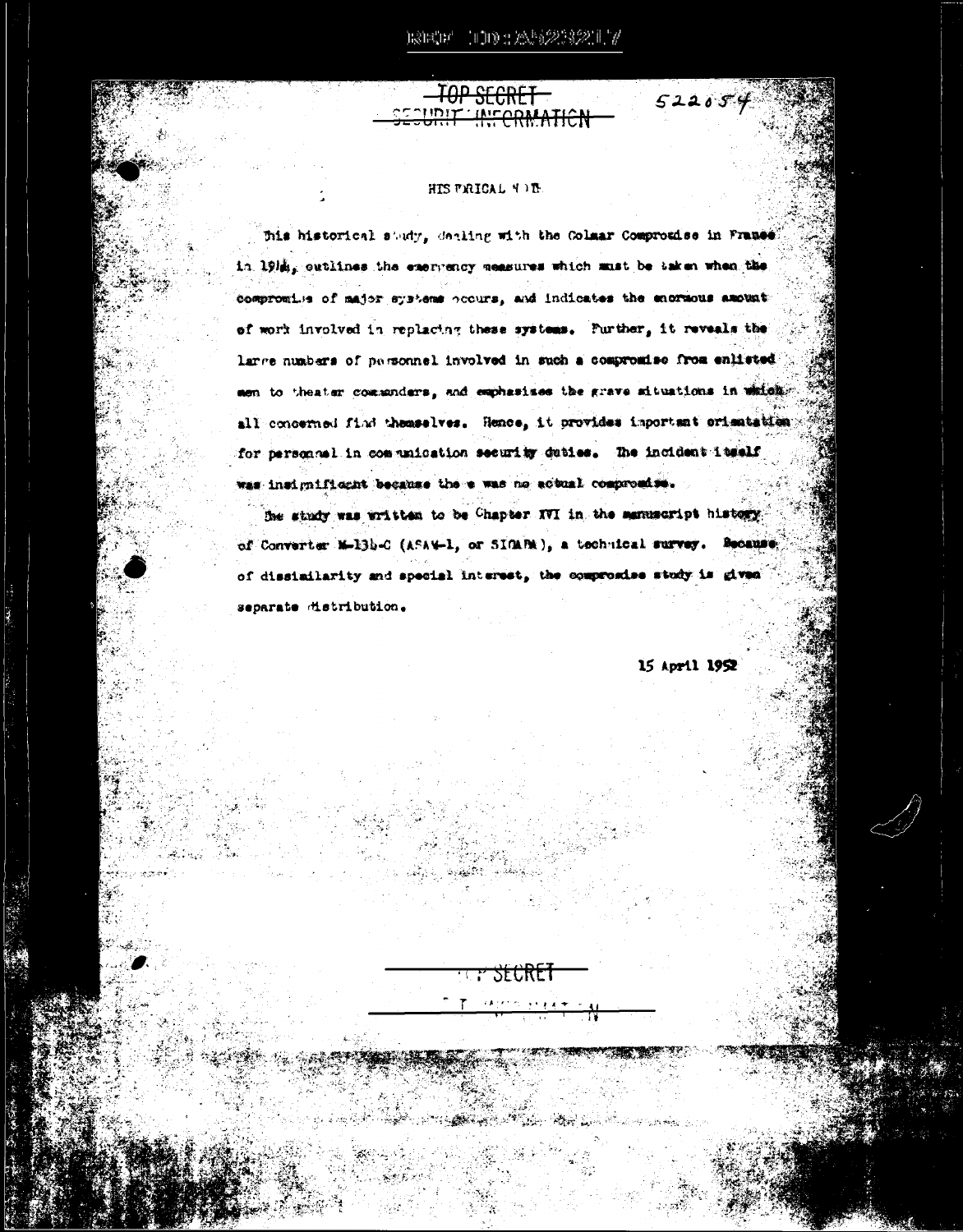$\left| \mathbb{E} \left( \mathbb{E} \left( \mathbb{E} \right)^* - \mathbb{E} \left( \mathbb{E} \right) \right) \right| \geq \left| \mathbb{E} \left( \mathbb{E} \left( \mathbb{E} \right)^* \right) \right| \geq \left| \mathbb{E} \left( \mathbb{E} \left( \mathbb{E} \right)^* \right) \right|$ 

THE COLLUMN CONTROL SE mable of Contents

3. A. A.

 $\frac{340 \pi u}{2}$ 

医不变

. . . . <del>. . . . .</del>

-23

у., 

.<br>Sir ે<br>ડાંગ જીવું

 $\ddot{\mathbf{x}}$ 

le st.

ija.

 $\frac{1}{\sum_{i=1}^n \sigma_i^2}$ 

양반화 도

an Balance<br>Manazarta

 $\frac{1}{\sqrt{\frac{1}{2}}}\sum_{k=1}^{N} \frac{1}{k} \sum_{k=1}^{N} \frac{1}{k}$ 

16년<br>대학  $\mathbf{0}_{\bullet}$ 

**PART**  $\mathbf{G}_{\mathbf{A}}$ 

> ्रि  $\mathbf{R}_0$

 $\mathbf{F}_{\mathbf{z}}$ 

 $\sim R_{\rm e}$ 

 $\label{eq:2} \mathbf{I}_\bullet$  $\sigma = \sigma_{\bullet}$ 

| frents Leading to mest 4                                 |     |
|----------------------------------------------------------|-----|
| Thterix Measures hekem                                   | -11 |
| Equipment Involved in Compression                        | 17  |
| Paergency Systems Instituted                             | 20  |
| Energency Wiring Program                                 | 25  |
| Lous Affects V.I.P. Flights                              | 29  |
| Crypto-Equipment Found                                   | 31. |
| Pixing Responsibility for Wolstions                      | 38  |
| Evaluation of Investigations Results in<br>Court Martiel | Ш   |
|                                                          |     |

**Barnet Book Star** 

e de Salva<br>Salvador

a slik

r<br>195

## $\begin{array}{c} \mathbf{a}_1 \\ \vdots \\ \mathbf{b}_n \end{array}$ Chronological Summary

经营费

 $\mathbb{R}$  :

 $\mathcal{R}^{\mathcal{G}}\left(\mathcal{G}_{\mathcal{G}}\right)\mathcal{G}_{\mathcal{G}}=\mathcal{R}_{\mathcal{G}}$ 

ર્ન ઇક્ષ્કેર્

Sing.<br>Virgi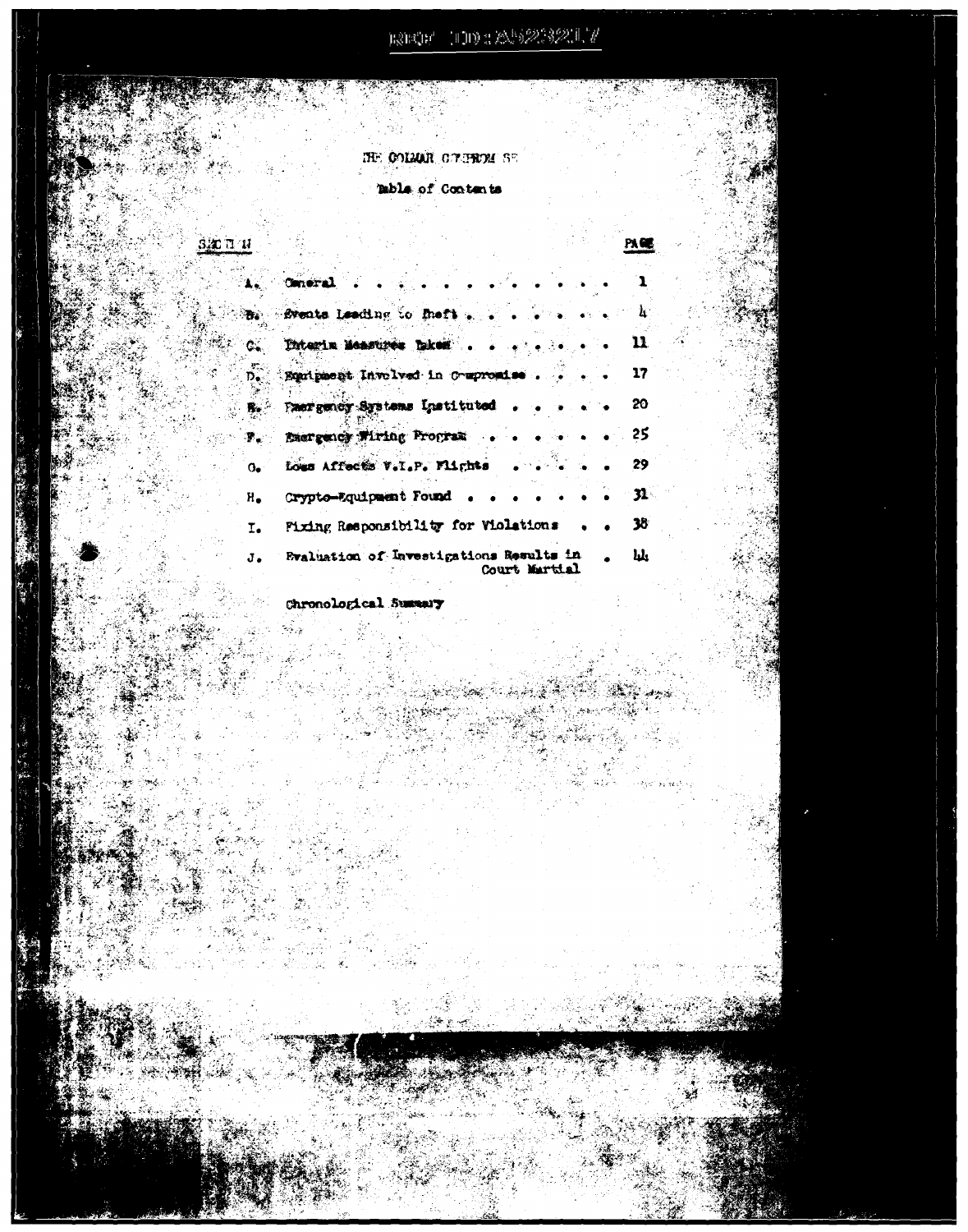$100 \pm 2 \lambda^{5} \pm 2.32 \pm 7$ nanatar

**Tabs** ۵ť

**TAB** 

1. Photo raphs - 1 through 9 SICAPA Chest-76, contents and condition of contents

2. Court Martial Orders 282, h94, and the testimonials of the officers and men . involved in the compromise

3. Charges and additional testimonials

2010年10月1日

h. Department of the Army, office of the Secretary of Army Ltr, dated 16 Sept 1918, to Mr. George Mc racken from Mr. Henry J. Sommer

ು ಮಾ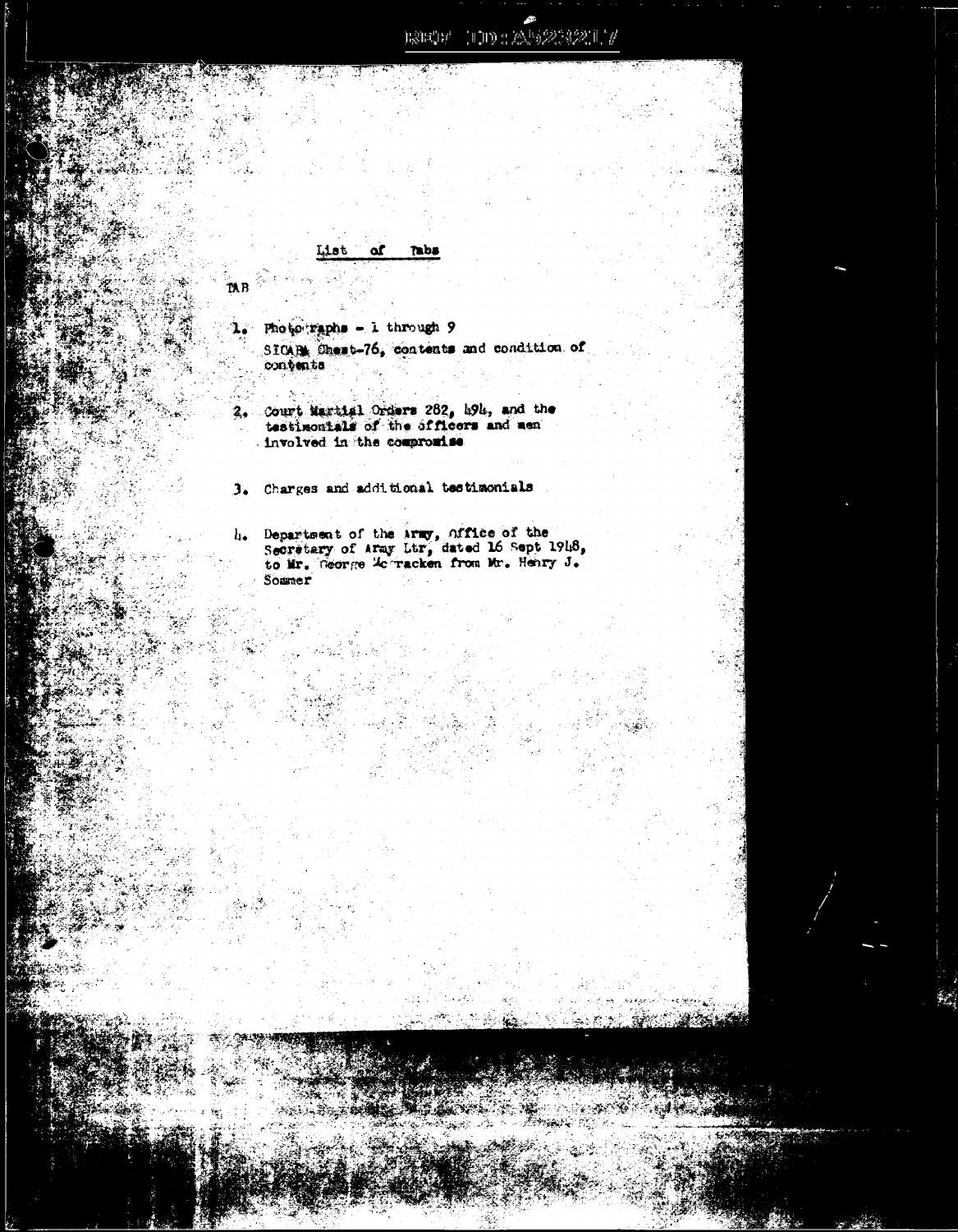1000:20223217 ng mga t



THE COLMAR COMPROMISE

### **Concral** ٨.

In spike of the carefully worked out seasures concerning the physical security of the 14-134-C (HICABA), and the high degree of cryptographic security established for it, a very serious compromise of army and Combined Or prographic Systems and materials occurred at a Division Headquarters in Rurope late in World War II.

Headquarters, Communications Zone, FTO, (Paris, France), dispatched an Urrent-Georet message on Tuesday, 6 February 1915 at 2310Z, to all strategic commends in Europe, informing their signal officers to suspend certain systems due to a possible compromise. The War Department received an info copy of this message "io. EX-95403, and by filing, 7 February, Arlington Hall" officials had read the following communication:

Suspend use immediately of editions 16 and 19 of systems 2201,  $2222$  and  $2212$ , editions 10 and 11 of  $0.29$  O125 and O126 and edition 2 of system 514.

Grave possibility of compromise all mentioned exists, all Com marklers to be informed of possibility of enciphered traffic via radio in above systems being read by enemy. Reserve systems now being distributed.

We only secure landline, courier, or reserve systems where a-vailable until security restored. Netw 12, 13, 14, 15 and 17 not affected as well as CCBP OlOl, OlO2 and Ol31 by above. Inform all subordinate units concerned.

1. Info copy to SPMIC - Code letters for Arlington Hall Station

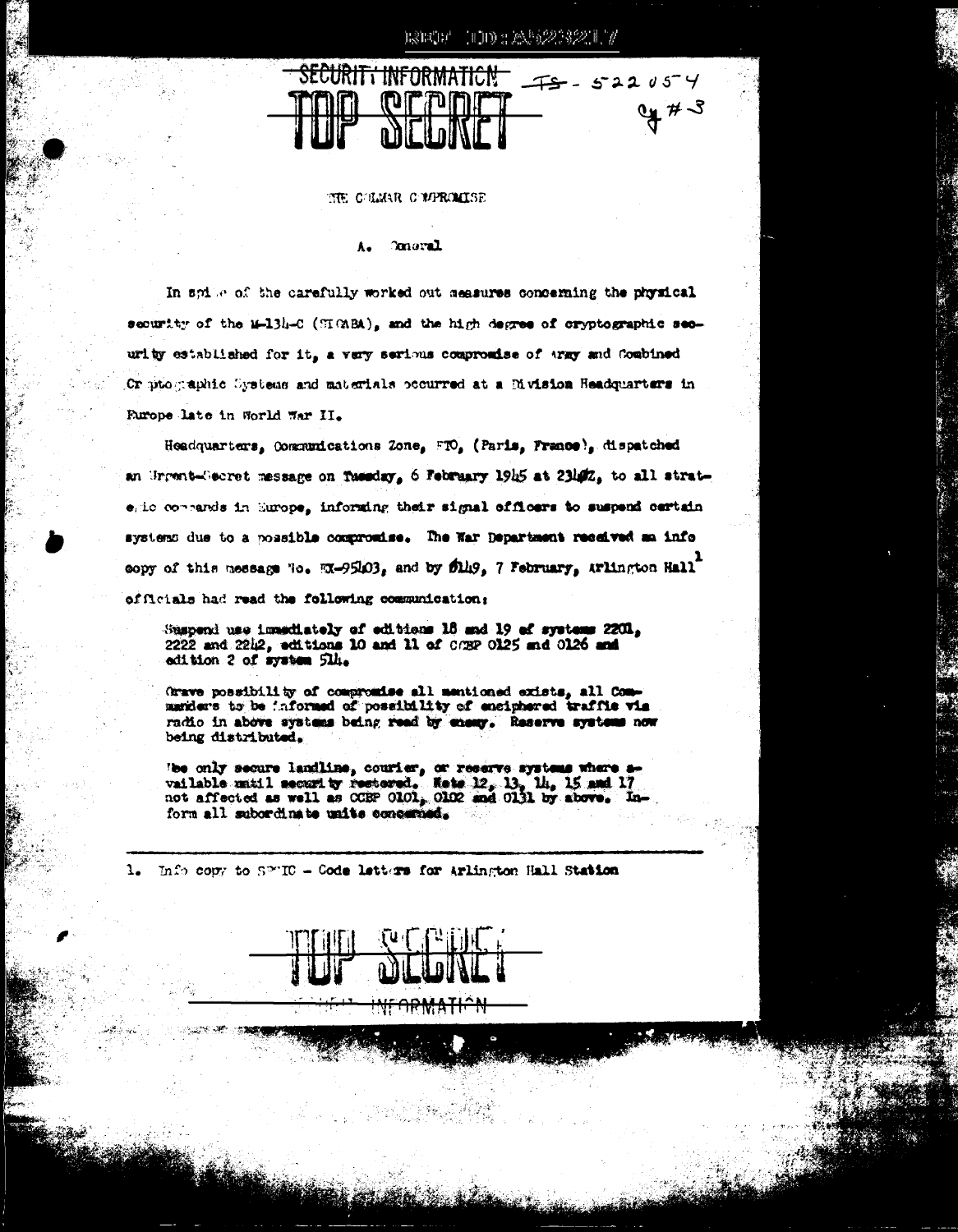## **INFORMATION**

the following say (3-rieb 1:5) two meaning the from concone, any, sent on

the 7th sere received a. Trlin tom Rall.

## 70. TX 95681, 1802Z CECO-T

Hae of ing 0122 A-15 suspended immediately due suspected compromise. 'scertain from subordinate holders under your jurisdiction and inform this headquarters enrices possible to put edition A-16 into effect.

### fo. nº 95749, 19007 - TR T

Rring into effect immediately comp Ol31-14 for intraservice U. S. Army use only as temporary measure. Histribution now being made in Army Ground Porces for issue to divisions. Cround Force Wisions will commence use as soon as Socument available. Ground Force divisions will hold for Ol31 until normal system and security restored.

A fourth tessage, Yo.  $\frac{1}{2}$  960hl<sup>2</sup> had been received at the "ar Department" and subsequently by AHS on 3 February, which still pave no definite information nor details concerning the compromise. It was not until 10 February at 25% when the officer in charge of the Har Department Code Center called Colomel Clinton B. Allsopp, Chief, Security Pivision, AHS, to tell him that an extremely important message, To, 96921 concerning the compromise had just been received, did AUS officials become cognisant of the fact that the SUGARA itself and robor baskets, SICIVI and SIGARDO were lost. The message read as follows:

Parked truck belongin to two eight infantry division conbaining following documents stolen in Colmar France: STGARM,

- 2. Dutgoing message No. Ex 960hl, 8 Feb h5, from Hq. ComZone 19h52, Doek: lessage signed 13 membewar, read as follows: Yow suspected compromised SIC ESC-3 emergency distribution in progress in an effort to make 12 "ebruary date for edition h possible. Notify all holders concerned.
- 3. Dutgoin Secret Ressure Io. W. 96921, 10 Feb  $\frac{1}{2}$ , 1997 $\frac{7}{2}$ , Trom Eq. Com-<br>one, 'uropean Theater of Operations, US:, 'aris, 'racon.

TNFORMATE R

<u>जा एंडमेंगां</u>